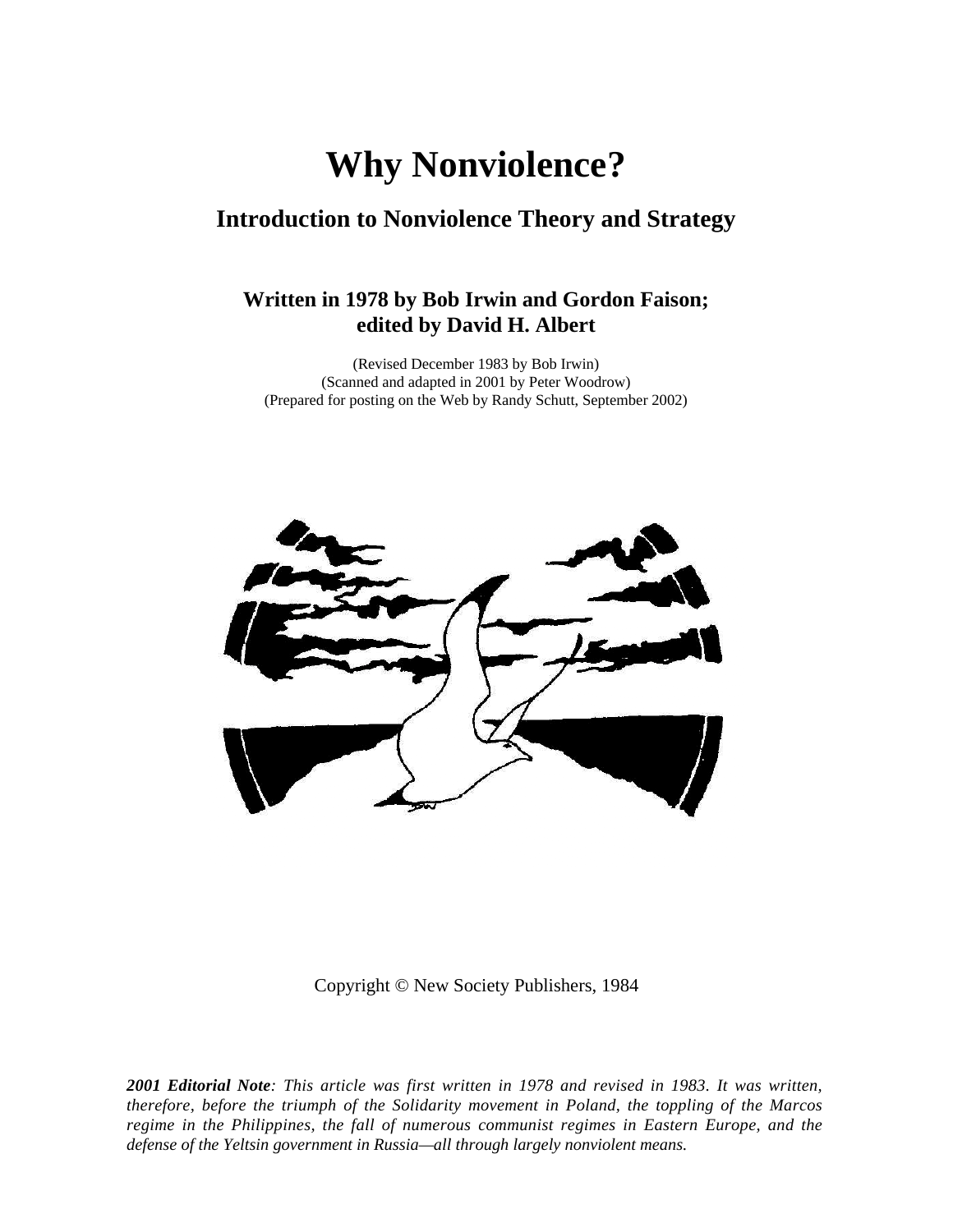### **introduction**

In 1978, the state of the people's movement against nuclear power and nuclear weapons was already exciting and promising. The nationwide spread of groups using nonviolent direct action had demonstrated how broad and deep was the opposition to the entrenched and deadly pro-nuclear policies of our country's ruling power structure. Since 1978, the continuation of arms buildups has met with vastly expanded public opposition in Europe, the U.S., Canada, Japan, Australia and New Zealand.

Public awareness of the theory and practice of nonviolent action has also advanced. Tens of thousands of people have experienced brief training for participation in nonviolent action. Millions, in Poland, Bolivia, and elsewhere, have made gains against or even overthrown oppressive regimes through nonviolent action. The award-winning film "Gandhi" has revived interest in one of the greatest pioneers of nonviolent struggle. Some 110,000 copies of a newsprint tabloid version of this document have been distributed and it has been reprinted in magazine, pamphlet, or book form on at least three continents.

For many people, nonviolence remains mysterious, controversial, or both. This paper provides a short introduction to nonviolent struggle and to some of its contemporary applications, so as to help dispel some of the mystery and clarify the controversies. Although in historical terms nonviolence is still comparatively young, it has already proven to be a significant form of struggle. Its nature and potential deserve to be better understood.

In the first part of this paper we survey the history, methods and varieties of nonviolence. In the second part, we discuss its theory of power and dynamics, some important cases of its use, and its future potential. In the last part we suggest answers to some questions readers may have.

Within our severe limitations of space, we have said relatively little about nonviolent personal philosophies. We have emphasized nonviolence as a technique lest we otherwise seem to imply one must adopt such a philosophy before taking part in nonviolent struggle. Such involvement can raise important questions of motivation and values; we strongly encourage people to explore these further. There is much else this paper has had to omit; please note the bibliography at the end for further reading.

The current renewal of interest in nonviolent tactics and strategies comes out of popular struggles; we write as involved participants to increase the effectiveness of these struggles. We urge all who read this paper to take

part in study, training, and nonviolent action, and to consider carefully how we all can contribute toward shaping a more humane, more just society.

## **history, methods, and varieties of nonviolence**

Nonviolent action is a means of social struggle which has begun to be developed in a conscious way only in the last several decades. It does not rely on the good will of the opponent but instead is designed to work in the face of determined opposition or violent repression. It is not limited to any race, nationality, social class, or gender and has been used successfully in widely varying political circumstances.

Nonviolent action is not simply any method of action which is not violent. Broadly speaking, it means taking action that goes beyond normal institutionalized political methods (voting, lobbying, letter writing, verbal expression) without injuring opponents. Nonviolent action, like war, is a means of waging conflict. It requires a willingness to take risks and bear suffering without retaliation. On the most fundamental level, it is a means by which people discover their social power.

Nonviolent action takes three main forms: 1) protest and persuasion, 2) noncooperation, and 3) intervention.

The first category includes such activities as speechmaking, picketing, petitions, vigils, street theater, marches, rallies, and teach-ins. When practiced under conditions of governmental tolerance, these methods can be comparatively insignificant; when the views expressed are unpopular or controversial, or go against government policy, even the mildest of them may require great courage and can have a powerful impact.

The second category involves active noncooperation. In the face of institutional injustice, people may refuse to act in ways which are considered "normal"—to work, buy, or obey. This largest category of nonviolent action includes refusal to pay taxes, withholding rent or utility payments, civil disobedience, draft resistance, fasting, and more than fifty different kinds of boycotts and strikes. Noncooperation can effectively halt the normal functioning of society, depending on the type of action employed and how widespread its use becomes.

Finally, there is nonviolent intervention, which can be defined as the active insertion and disruptive presence of people in the usual processes of social institutions. This can include sit-ins, occupations, obstructions of "business as usual" in offices, the streets, or elsewhere, and creation of new social and economic institutions,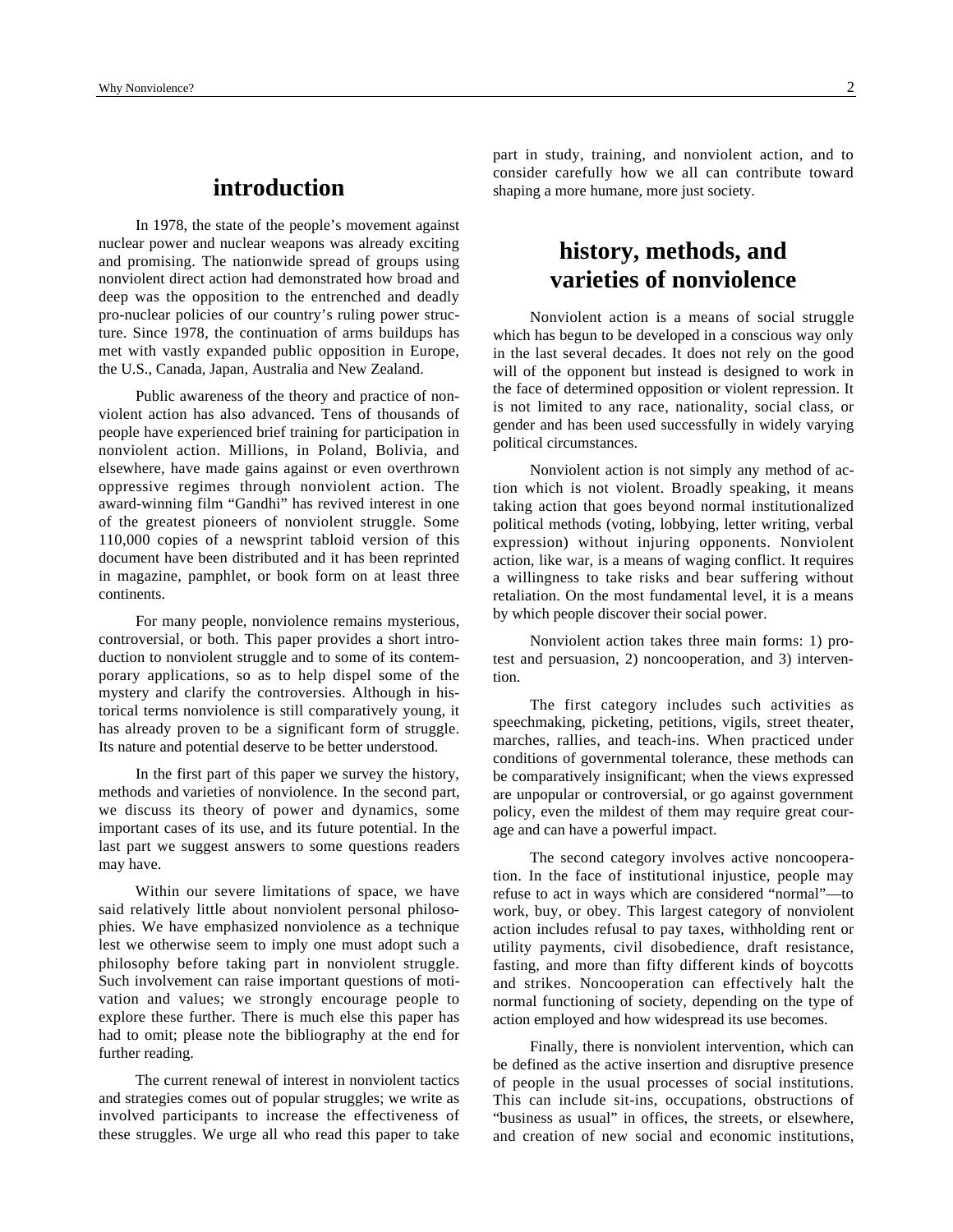including the establishment of parallel governments which compete with the old order for sovereignty. These methods tend both to pose a more direct and immediate challenge than the other methods described earlier and to bring either a quicker success or sharper repression.

These actions, taken from a list of nearly 200 methods compiled by researcher Gene Sharp, are plainly in the mainstream of the contemporary world. Virtually everyone has heard of these kinds of actions, and literally millions of people in the U.S. alone have taken part in one or more of them.

But what is the relation of these diverse actions to "nonviolence"? Most people involved in them do not believe in "nonviolence"—and what does it mean to "believe in nonviolence"? What is the difference between "pacifism" and "nonviolence"? In fact, there are several distinct types of principled nonviolence, and failure to distinguish among them quickly leads to confusion.

Although religious teachers have often envisioned a world without violence or hatred, this ideal has usually seemed to most to be unattainable. The first sizable groups in the modern world who attempted to live their nonviolent ideals were small "non-resistant" Christian sects, such as the Mennonites and Anabaptists, who in times of war refused conscription into the army and bore punishments laid on them without resisting. Otherwise such groups were generally law-abiding, desiring to be left to pursue personal salvation. Where these groups still survive today, they may rarely use the nonviolent methods mentioned above.

A second, more worldly nonviolence, which may be called "active reconciliation," is subscribed to by many Quakers and individual pacifists. They particularly aim to reconcile parties in conflict, to aid victims of war and poverty, and to persuade by education and example rather than coercion. Many programs of the Quaker American Friends Service Committee exemplify this viewpoint, such as its aid and self-help programs and promotion of dialogue on Middle East issues. Gene Sharp observes that "persons sharing the 'active reconciliation' approach often prefer a rather quietist approach to social problems, disliking anything akin to 'agitation' or 'trouble.' Some of them may thus oppose nonviolent action (including strikes, boycotts, etc.) and even outspoken verbal statements, believing such methods to be violent in spirit...." Such conservative views are less prevalent among pacifists today than formerly; many from this tradition have gone on to make major contributions to nonviolent action.

A third category of adherents of nonviolence can be called advocates of "moral resistance." Although advocating and engaging in education and projects promoting human cooperation, they frequently lack an overall social analysis or comprehensive program of social change. Nineteenth century Americans agitating for the abolition of slavery were among the first to articulate "moral resistance." Many activities of the civil rights and anti-Vietnam War movements, such as sit-ins, marches, draft refusal, blockage of ammunition shipments, and obstruction at induction centers, reflected this outlook, shared by many individual pacifists.

These three varieties of nonviolence (or more properly, "pacifism"—the term "nonviolence" did not come into use until the twentieth century) suffer from significant limitations. There has been considerable growth in the methods that we now call nonviolent. These means of struggle were invented in the context of some of the major conflicts of the modern world—struggles for national independence (as in the American colonies) and struggles between labor and capital. The notion of civil disobedience and the value of nonviolent resistance were spread by writers like Thoreau and Tolstoy. But pacifists had abolished neither war nor injustice. They lacked a sufficiently powerful method of actively pursuing their goals, one that could harness human courage, energy, idealism, and solidarity.

#### **Gandhi's Pioneering Contribution**

The career of Mohandas Gandhi (1869-1948) marked a watershed in the development of nonviolent struggle. In leading the struggle for Indian independence, Gandhi was the first to combine a variety of tactics according to a strategic plan in a campaign of explicitly nonviolent action, and the first to conduct a series of campaigns toward long-term goals. Deeply religious, practical, and experimental in temperament, Gandhi was a shrewd, tireless, and efficient organizer who united cheerfulness with unshakable determination. He was not only a political strategist but a social visionary. Gandhi's nonviolence had three main elements: 1) self-improvement (the effort to make oneself a better person), 2) "constructive program" (concrete work to create the new social order aimed at), and 3) campaigns of resistance against evils that blocked the way forward, such as the caste system and British colonial exploitation. Gandhi's success in linking mass action with nonviolent discipline showed the enormous social power this form of struggle could generate. While his contribution was overwhelmingly positive, it is also true that his experimental, unsystematic approach and personal charisma make it difficult to disentangle those aspects of his approach peculiar to Indian society, or which expressed his personal eccentricities, from those aspects of nonviolent action of possible universal application.

It is through nonviolent direct action campaigns in the tradition of Gandhi that most people in the U.S. have become aware of nonviolence and nonviolent methods. In fact, despite the many violent aspects of American history of which we have become increasingly aware in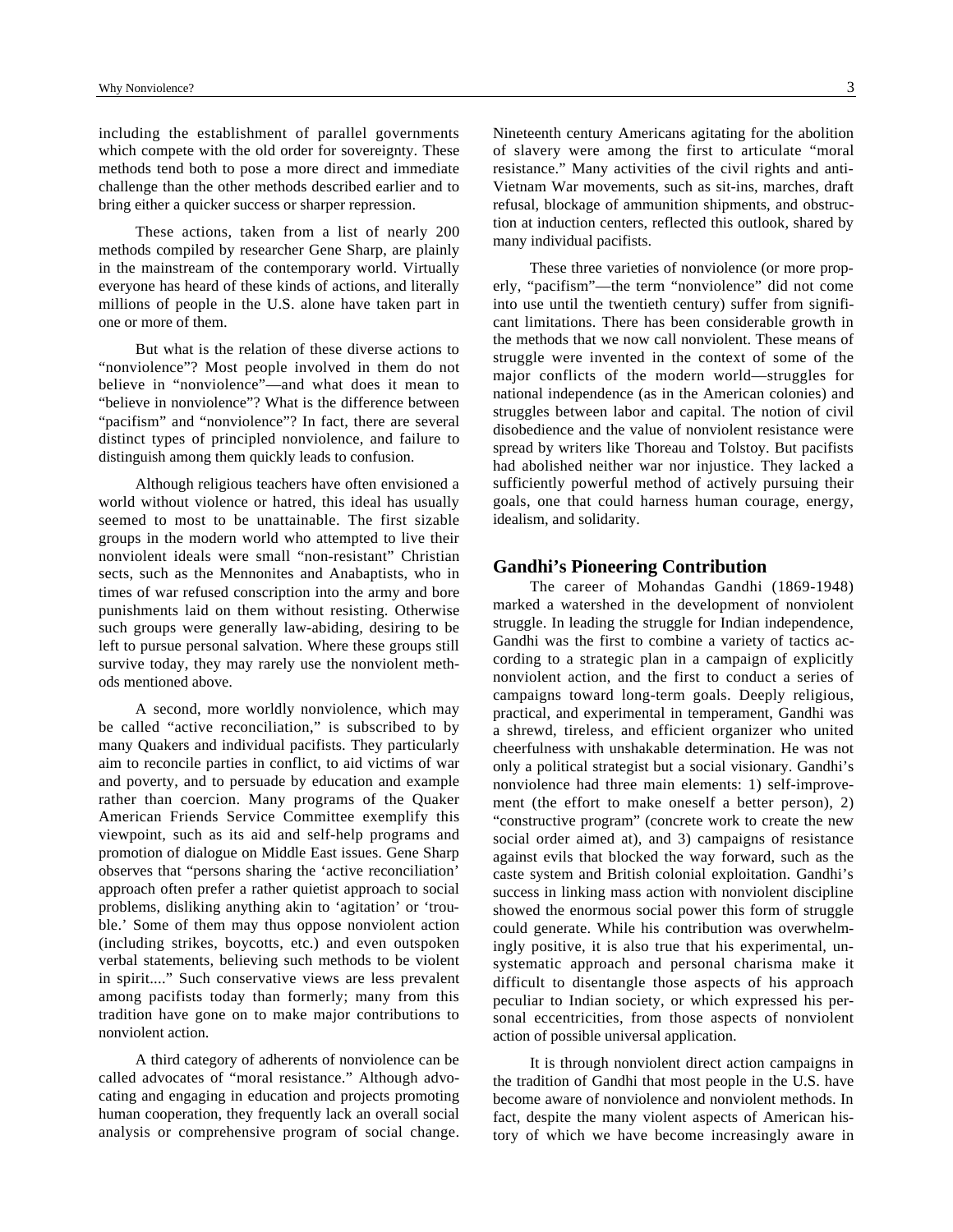recent years, the U.S. has its own native tradition of nonviolence. Staughton Lynd has noted that "America has more often been the teacher than the student of the nonviolent ideal" *(Nonviolence in America).*

Nonviolent currents in American history (using "nonviolent" in the specific sense rather than meaning anything "not violent") include the following:

1) *The use of methods which in retrospect we recognize as nonviolent.* The movement for women's rights during the nineteenth century used civil disobedience, tax refusal, and public demonstrations. Alice Paul's Woman's Party used the vigil and hunger strike to exert pressure on behalf of women's right to vote. During the Great Depression of the 1930s, the sit-down strike was used as a way to force recognition of workers' rights. Less well known, but highly significant, was the plan of struggle called the Continental Association, adopted in October, 1774. Delegates from the thirteen colonies agreed on a program which included both economic boycotts (nonconsumption, nonimportation, and nonexportation) and social boycotts and other sanctions against those reluctant to comply. Their program was the major pre-Gandhian campaign to include planned strategic phasing of the struggle.

2) *The participation of adherents of nonviolence in important struggles.* Examples already mentioned include the struggle for the abolition of slavery, for women's suffrage, for the rights of labor, and for civil liberties. Many organizations and institutions grew out of pacifist commitments, including Brookwood Labor College (the first residential labor college in America), National Conference of Christians and Jews, American Civil Liberties Union, American Committee on Africa, Society for Social Responsibility in Science, and the Congress of Racial Equality. Many fought for racial justice, others for admission of Jewish refugees during the 1930s. Opposition to war and violence logically drew people to work actively against other kinds of injustice. Although frequently undramatic, the work accomplished by such people has contributed substantially to the betterment of society.

3) *Actions and campaigns undertaken or directed by explicitly nonviolent leadership.* During World War II and shortly thereafter, militant pacifists succeeded in ending racial segregation in prisons where they themselves were held, and took part in the first "Freedom Rides" to desegregate interstate transportation. The most dramatic nonviolent actions of the 1950s were several voyages into nuclear testing areas by small vessels with pacifist crews. In a time when nuclear war seemed a fate humanity was powerless to overcome, these actions gave expression to the widespread yearning to act against the madness of testing and the arms race. Although in each case the boats were prevented from reaching their destinations, the powerful symbolism of the voyages succeeded in boosting the morale of the anti-nuclear movement, thus giving a real impetus to the public sentiment which resulted in the 1963 test-ban treaty.

Nonviolent activists also provided inspiration through examples of courage and by taking on personal responsibility for institutional injustice. Historians of the New Left have noted that it consciously adopted issues, tactics, and moral postures from the nonviolent tactics of personal witness and mass civil disobedience. But it was the movement of Black people for civil rights and an end to racial oppression which imprinted the idea of nonviolence on the American consciousness. The bus boycott in Montgomery, Alabama, which began in December 1955, when Rosa Parks refused to surrender her seat to a white passenger, grew to include an alternative transportation system and ended with the desegregation of the entire bus system. An eloquent young minister, Dr. Martin Luther King, Jr., attained national prominence as a spokesperson in the struggle, demonstrating that nonviolence could win significant victories not only in India but also in the U.S., despite racial violence and intimidation.

In 1960, a new wave of activity began when the first "sit-in" was undertaken by four Black college students in Greensboro, North Carolina (one of whom had just been reading a comic book about the Montgomery campaign issued by the pacifist Fellowship of Reconciliation), who decided to fight the refusal of service at a local lunch counter. The action spread rapidly and spurred a wave of related actions in other places of public accommodation. Under the pressure of actions by many small groups of activists whose demands were widely perceived as just, new court decisions began to legitimize the changes for which people were struggling. As campaigns continued in many places, loosely coordinated by such groups as the Southern Christian Leadership Conference (SCLC) and the Student Nonviolent Coordinating Committee (SNCC), resources would be shifted at times of crisis to certain cities that became focal points, such as Birmingham in 1963 and Selma, Alabama, in 1965. King's important role as a spokesperson and moral symbol of the struggle has frequently led to an underemphasis of the grassroots, decentralized nature of the movement, whose heart was the decision by thousands of people to risk their security and often their lives on behalf of the cause and to grow toward a greater fulfillment of their own potential in pursuit of justice and human community.

The civil rights movement had enormous and lasting impact. It affected both Blacks and whites through the legal and institutional changes it brought, and it also created a body of people with a shared moral and political background from which they could move on to challenge other injustices like the Vietnam War, imperialism, poverty, and sexism. This achievement was often minimized by those who became increasingly radicalized by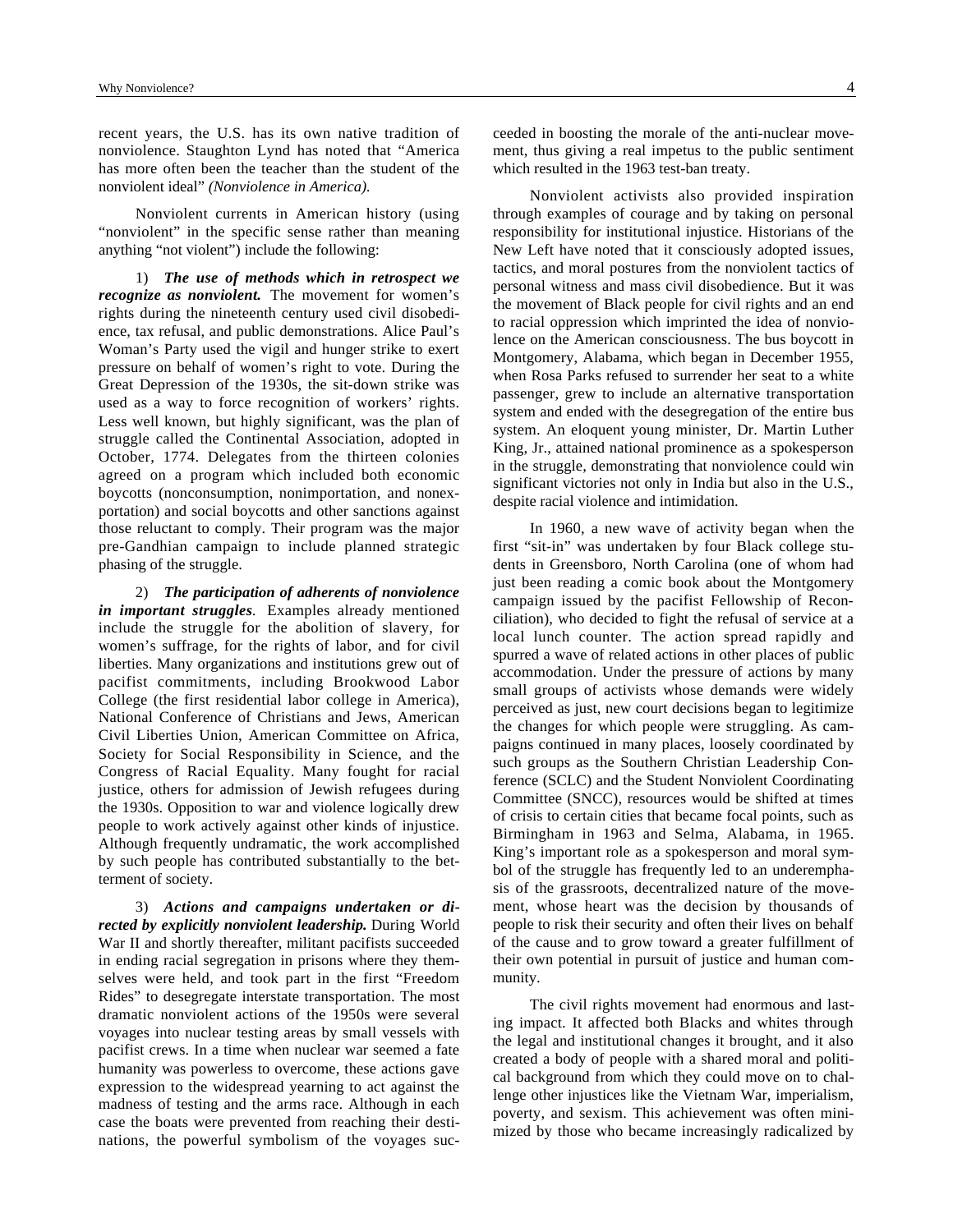their experience when they saw clearly how much more remained to be done—that they were engaged in more than correcting a flaw in an otherwise healthy system. Those entering the movement for social change later sometimes took for granted the gains which had been made at such cost. The death of Dr. King in 1968 during the Poor People's Campaign, which had aimed to unite poor people of all races around economic issues, was a critical blow to a movement beset by other problems as it attempted to move forward. Although the civil rights movement and Dr. King were moving into wider arenas, the experience can still serve as a reminder of the limitations of a nonviolent movement focusing on a single issue, be it war or racism, rather than aiming at the revolutionary transformation of the whole society.

"Pacifism is necessarily revolutionary," wrote Paul Goodman in 1962. "We will not have peace unless there is a profound change in social structure." But this conclusion has by no means been obvious to everyone—or, at least, most pacifists have shied away from the size of the task it implies. Perhaps the chief pioneer of revolutionary nonviolence in America was A. J. Muste (1885-1967: pronounced MUS-tee), whose early position can be found in a 1928 article entitled "Pacifism and Class War." Muste, a minister who had lost his job for opposing World War I, had become an important leader of labor struggles. He demanded of pacifists who were critical of the violence in some labor actions that they recognize "the violence on which the present system is based…. So long as we are not dealing honestly and adequately with this ninety percent of our problem, there is something ludicrous, and perhaps hypocritical, about our concern over the ten percent of violence employed by the rebels against oppression.... In a world built on violence, one must be a revolutionary before one can be a pacifist." On such grounds, for a time he turned away from pacifism; he and his followers played a major role in organizing the unemployed, and he was for a time a highly regarded ally of the Trotskyist movement. But he became convinced through experience of the inadequacy of Marxism-Leninism and sought a politics which would be *simultaneously* revolutionary and nonviolent.

A concise expression of such a politics, surprisingly contemporary in tone, came in 1945 from the Committee for Non-Violent Revolution: "We favor decentralized, democratic socialism guaranteeing workerconsumer control of industries, utilities, and other economic enterprises. We believe that the workers themselves should take steps to seize control of factories, mines, and shops…. We advocate such methods of group resistance as demonstrations, strikes, organized civil disobedience, and underground organization where necessary. We see nonviolence as a principle as well as a technique. In all action we renounce the methods of punishing, hating or killing any fellow human beings. We believe that nonviolence includes such methods as sitdown strikes and seizure of plants. We believe that revolutionary changes can only occur through direct action by the rank and file, and not by deals or reformist proposals…."

As a basis for organized political actions, such ideas at that time involved at most a few dozen people. Yet through *Liberation* magazine, founded by Muste in 1956 with the aid of the War Resisters League, and under the creative editorial care of Dave Dellinger, Barbara Deming, Sidney Lens, Staughton Lynd, and others, a new nonviolent, libertarian socialism began to develop. Muste and later Dellinger were able, owing to their trustworthy reputations and principled independent radical stance, to play key roles in the various coalitions of pacifist, left, and other elements coordinating mass actions against the Vietnam war from 1965 onward.

Groups committed to fundamental social change arising from the experience of the 1960s and early 1970s continued many of the emphases of the earlier nonviolent movements. They worked to change basic economic and social systems and strove to change themselves to eliminate ways that personal behavior perpetuates sex, race, class, and other oppressions. They rejected the Western conception of "the good life" based on compulsive consuming in favor of a richer way of life grounded in higher self-awareness, fun, and more social satisfactions—a way of life fully realizable for all only through fundamental change. In addition, they espoused non-hierarchical organization and consensus decision-making and sought better ways to "empower" people through training programs (including group dynamics and peer counseling) and workshops. Such political work included educational efforts to spread an analysis of society, a vision of a better one, a strategy for getting from here to there and the organizing of nonviolent campaigns as part of that strategy.

## **nonviolence: its theory, dynamics, and relevance today**

#### **The Spreading of Nonviolent Struggle**

Before discussing the theory and dynamics of nonviolent action, it is useful to consider how the adoption of nonviolent direct action as a method of struggle often occurs. Despite the important role adherents of some type of principled nonviolence often play, most instances of mass nonviolent struggles are not initiated by them. "The major advances in nonviolence have not come from people who have approached nonviolence as an end in itself, but from persons who were passionately striving to free themselves from social injustice" (Dave Dellinger, "The Future of Nonviolence"). The typical structural conditions leading to resort to nonviolent struggle are that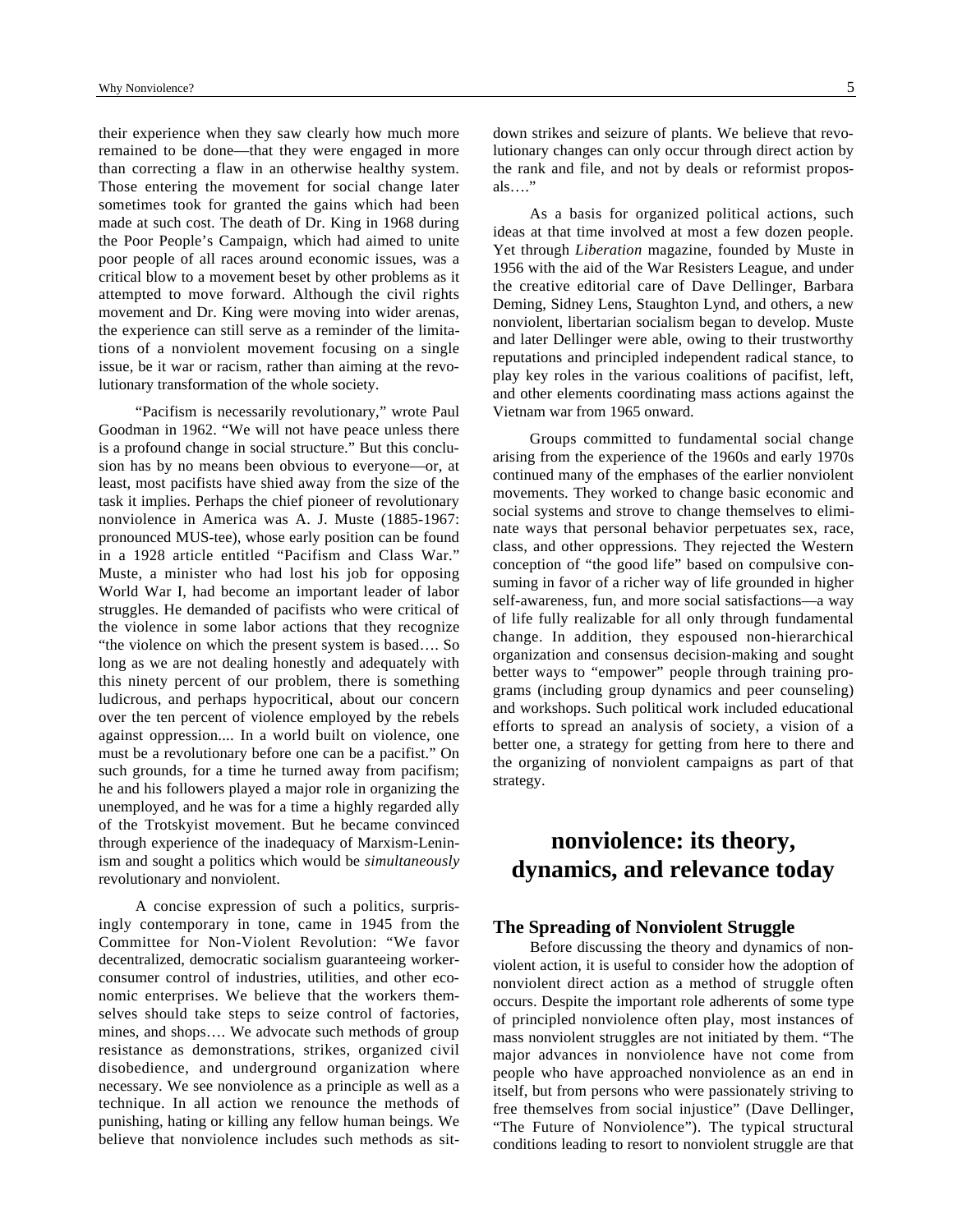more conventional political and legal channels appear blocked, yet people are unwilling to abandon their goals, as was so clearly the case in the struggle against nuclear power. Out of their own creativity or, more often, through hearing of or remembering events that seem relevant, people discover a way to act.

This process, however, need not be spontaneous; it can be deliberately fostered. In a 1972 speech entitled "De-developing the U.S. Through Nonviolence," Movement for a New Society co-founder William Moyer proposed a strategy for a nationwide and transnational movement against nuclear power. Rather than starting by forming a national coalition of sponsoring groups (a process with several disadvantages detailed in the article), "the campaign-movement approach encourages groups to organize whatever local socio-dramas they believe to be creative and important. Small groups begin small projects in different places, joining others only when interests coincide. The key here is not the size of initial numbers, but the ability to organize a local campaign with drama, crises, and other socio-dramatic elements. Even when all these ingredients are present, however, there is no guarantee that a project will take off into a full-fledged movement. The strategy of the campaign-movement approach to nationwide efforts is that if enough independent socio-drama projects are begun, there will soon be one which reaches a takeoff point, with much drama, crisis, publicity, and interest." This, of course, is precisely what happened in the world-wide struggle against nuclear weapons and other social movements.

#### **The Dynamics of Nonviolent Action**

The conventional view of power is that it is something some people have and others don't. Power resides in soldiers, authority, ownership of wealth, and institutions. The nonviolent theory of power is essentially different: rather than seeing power as something possessed, it argues that power is a dynamic social relation. Power depends on continuing obedience. When people refuse to obey rulers, the rulers' power begins to crumble. This basic truth is in a sense obvious, yet it took the dramatic historical episodes of Gandhi's civil disobedience campaigns to begin to establish a new model of power. In routine social life this truth is obscured, but events like the overthrow of the former Shah of Iran or the oppressive regime in Bolivia in 1978 cannot be understood without it.

From the standpoint of the conventional view of power, heavily armed rulers hold all the cards. They can arrest protesters or, in more extreme instances, have them shot. But reality is more complex than that. Instead of merely two social actors being involved—rulers and opposition—a whole range of intermediary forces are potentially decisive. What if new protesters keep coming

back? What if influential social groups or individuals begin to condemn acts of brutality? What if troops, or police, or their officers decide to disobey orders? The 1944 overthrows of dictators in both Guatemala and El Salvador (described by George Lakey in *Strategy for a Living Revolution),* and the overthrows of repressive regimes in Iran (1978-1979) and Bolivia (1978) show that such events are historically possible. \*

Sometimes nonviolent action is improvised in the heat of a crisis; other times it is carefully planned. Certain dynamics remain the same in either case. For help in understanding these dynamics. Gene Sharp's later chapter titles in *The Politics of Nonviolent Action* provide a convenient outline: laying the groundwork for nonviolent action; challenge brings repression; solidarity and discipline to fight repression; "political jujitsu"; and ways that success may be achieved.

In a planned nonviolent campaign, laying the groundwork is fundamentally important. This means defining goals and objectives, choosing strategy and tactics, making contingency plans, training, etc. Nonviolence is not magic; it is a way of mobilizing the strength we have for maximum effectiveness.

Whether nonviolent action starts as a popular initiative to which authorities then react, or is an improvised public response to an event, the outline above shows that the initial "action and reaction" are only the beginning. Taking the case of a nuclear power plant site occupation as an example, along with the leading actors who clash with each other, there are also anti-nuclear activists who are not committing civil disobedience but playing active support roles; potential participants who didn't feel enough urgency or sense of being needed to take part in the particular action; people who would like to see an end to nuclear power but don't plan to do anything about it; people oblivious to the issue; people hostile to "environmentalists who delay needed progress;" people who say "lawbreakers should be punished," but will limit themselves to griping; on down to utility executives, the governor's staff, bank presidents, etc. There are also police and perhaps National Guardspeople whose job it is to counter the demonstrators, but whose personal attitudes may lie anywhere on the spectrum. Figure 1 shows how activists seek to influence people with various viewpoints along this spectrum.

The actions of the main social actors potentially affect all these people. The outbreak of conflict draws attention to the issue. In an important respect the two sides are not fighting each other directly, but also com-

j

<sup>\*</sup> Note comments above regarding the successful use of nonviolent action to bring down repressive regimes in Poland, throughout Eastern Europe and the Philippines—all of which occurred subsequent to the original writing of this paper.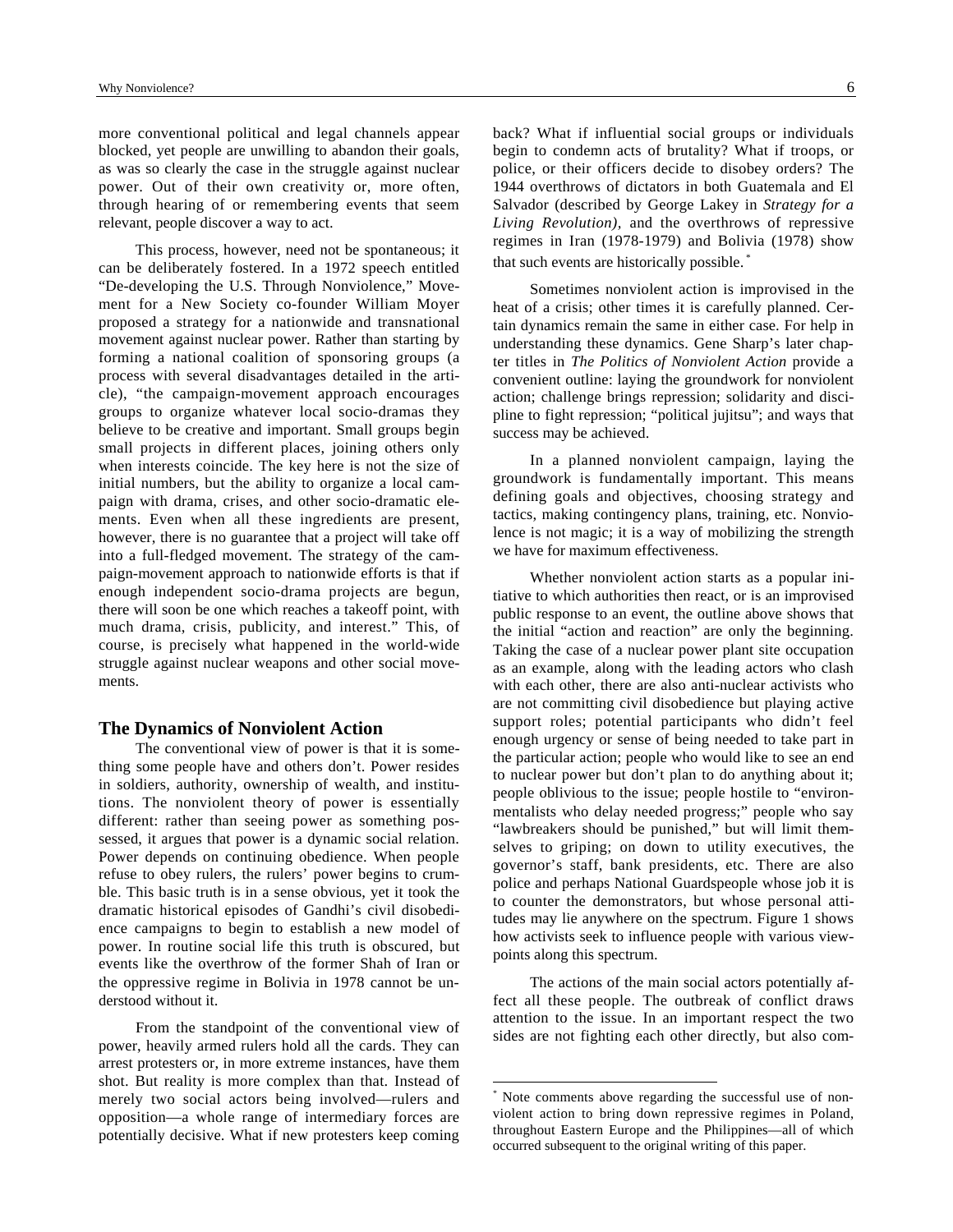

peting with each other for the allegiance and support of third parties or "the general public."

To gain their desired result, agents of repression must make the activists lose their solidarity and abandon their goals. If they maintain solidarity and discipline, repression becomes ineffective. But solidarity alone does not bring success. That may come through a kind of "political jujitsu," in which the repressive efforts themselves tend to shift the balance of power toward the nonviolent activists. People on the side of the activists increase their level of involvement, while those allied with the oppressive power may reduce their support or switch sides. Shifts of attitude are important as well as shifts of behavior, because both sides adjust their actions according to how they gauge their support.

Nonviolent action is not dependent on the opponent's being repressive or making mistakes. It is not stymied when the opponent is moderate and conciliatory. Most of the methods mobilize political strength regardless of the opponent's response.

This brings us to the question of how nonviolent action may attain its goals. Three main ways have been identified: conversion, accommodation, and nonviolent coercion. Conversion means that the opponent has a change of heart or mind and comes to agree with and work toward the activists' goal. At the top of the social

structure, this is fairly unlikely, but significant instances may occur: for example, Daniel Ellsberg, who released the Pentagon Papers after being converted to opposition to the Vietnam War; Bob Aldridge, who left his job as chief missile designer for the Trident submarine in order to speak out against the growing threat of nuclear catastrophe.

At the other extreme is nonviolent coercion, where the activists have it directly in their power to frustrate the opponent's will. One example is the refusal by all workers to work on a construction project which a union has declared unecological (Australia's "green bans"); another was the invention of the "search and avoid" missions by GIs in Vietnam who did not want to risk their lives in an unpopular war. Most commonly the outcome is determined by an intermediate process.

Accommodation means that the opponents give in, partly or completely, not because they have changed their minds, and not because they are completely powerless, but because it seems a lesser evil than any other alternative. It may be because continuing the struggle at that point would probably mean further erosion of support. Concessions may also be granted to halt the consciousness-raising process of struggle which would lead people to discover how much power they really have.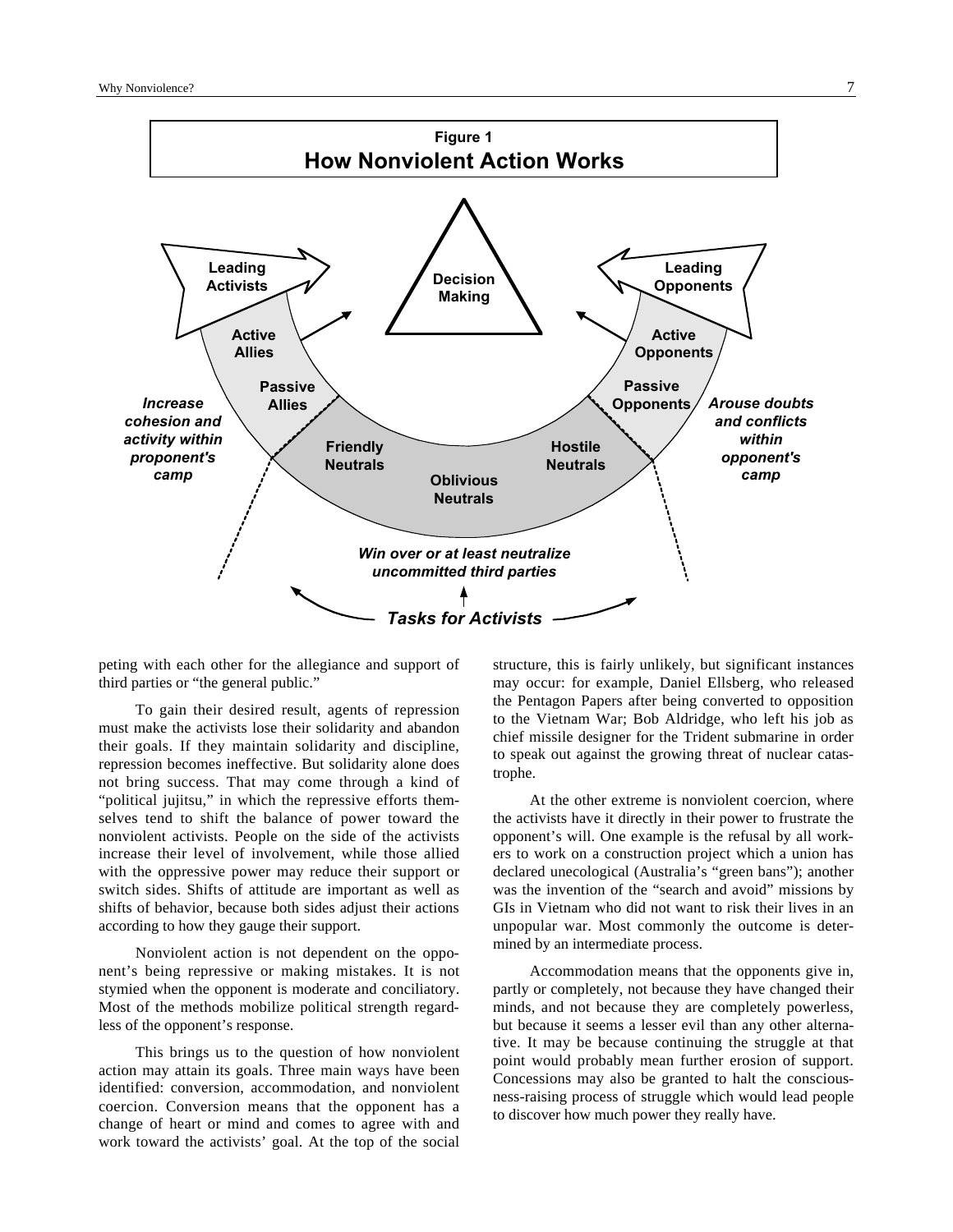#### **Nonviolent Struggle Today [December 1983]**

Although successful nonviolent struggle has become familiar in domestic politics, even those with worldwide ramifications such as the struggle against nuclear power, in today's world major political violence (or preparation for using it) occurs internationally.

Can nonviolent action counter international aggression or serve to liberate countries under the control of foreign-backed regimes? We have already mentioned the nonviolent overthrow of U.S.-backed dictatorships in Central America, in Iran, and in Bolivia. What about the Soviet sphere of influence? It is often assumed, despite the significant and increasing evidence to the contrary, that nonviolence won't work against fascist or Communist regimes, or any regime willing to utilize ruthless repression.

A careful look at Eastern Europe since World War II reveals something more than a series of unsuccessful revolts. The nonviolent 1953 East German uprising took one week to suppress. In Hungary in 1956, the general strike outlasted the armed resistance by two months. In 1968-69, the Czechoslovakians, using nonviolent resistance, preserved their reform regime for eight months after the Soviet invasion aimed at replacing it with a more compliant one. And after sixteen months of unprecedented gains that began in August, 1980, even a military coup and martial law have been unable, as of this writing, to suppress Poland's Solidarity movement completely.

Discernible here is the slow but steady historical development—through improvisation, defeats, trial and error—of a new and powerful means of struggle. If, for the first time, the methods and strategies of nonviolent action were systematically developed and diffused throughout the world, is it not conceivable that humankind might within a few decades learn how to put a permanent end to the evils of dictatorship?

Such a possibility must not remain unexplored. No one can be certain of the ultimate limits of nonviolent struggle; what is certain is that they have not yet been reached, or even really been approached.

Besides the relevance of nonviolence in the struggle against dictatorships, growing recognition that the destructiveness of modern warfare makes successful military defense against attack a doubtful proposition has led many countries to explore the application of nonviolent struggle to national defense. "Civilian-based defense"—prepared non-cooperation and defiance by a trained civilian population and its institutions against invasion or internal takeovers—is now part of the platforms of at least seven political parties in the Netherlands, Norway, and Denmark. In West Germany, the Greens advocate "social defense," and in Britain an

"Alternative Defense Commission" has won respectful attention for a book focused in part on this policy. It should be clear from all this that the possibilities of nonviolent action in an often violent and dangerous world order are only beginning to become apparent.

## **questions and answers concerning nonviolent action**

**Q: It's oppressive to force people who don't believe in nonviolence to participate in "nonviolence training" before taking part in direct action. Events should be open to anyone who wants to participate. Besides, why all this middle-class preoccupation with violence?**

**A:** To be effective, any approach to social change has requirements. Because most people fear and disapprove of violence, its occurrence undermines the dynamics that win allies and make for success, and organizers have a responsibility to insist on training and a common discipline to minimize its outbreak. Opponents consistently try to "use" any violence to discredit activists and divert attention from the activists' message. Experienced working-class organizers have long recognized this.

#### **Q: Why do we need to inform our opponents of what we plan to do?**

**A:** Being open about plans may seem odd in a serious struggle. Deception or secrecy may seem to offer advantages. Nevertheless, openness is important for nonviolent action.

"That's the big argument we had in the beginning," recalls United Farmworkers Union leader Cesar Chavez. "People were concerned that spies would come in, but I said, 'If there's nothing to hide, it's easier to work…' It may hurt us initially because the growers know ahead of time, but if it's a good plan, there's no way that they can guard against it."

Secrecy results in inefficiency, authoritarianism, and mistrust simply because of the need to cover up much of what is planned from our allies. Dependence on secrecy opens a movement to disruption by planted provocateurs and informers. Secrecy thus contributes to fears of betrayal; moves toward secrecy often come when a movement is losing self-confidence and weaken it further, reducing its numbers and attracting people of a furtive, conspiratorial disposition.

Equally important are the positive effects of openness. It is consistent with our purpose of educating the public about issues, and with the kind of society we hope to build. Openness creates a positive image in the public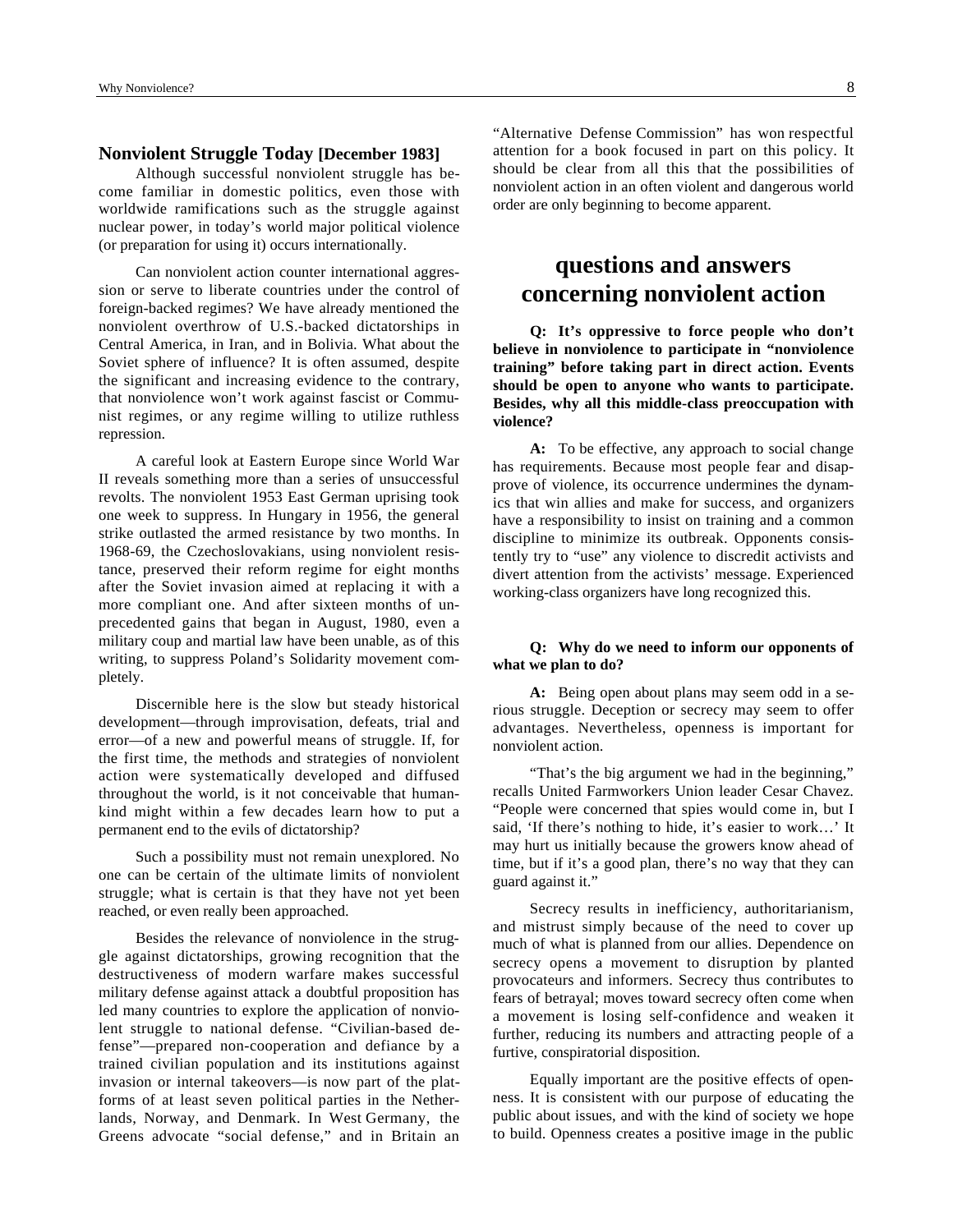mind by showing that we consider our actions legitimate and that we expect others to think so too (which encourages them to take this view). Openness increases the morale and self-respect of participants: our style contrasts sharply with the secrecy and high-handedness of our opponents.

Whatever the short-term picture, when all the pros and cons are weighed, long-term effectiveness clearly requires openness.

One aspect of this deserves particular attention: relations with police and other authorities. It can be argued that police are not impartial enforcers of justice but rather agents of an unjust system whose authority should therefore not be respected. "Working with" police by informing them of our plans is interpreted as making their job easier, accepting their authority, and thus lending support to the system we should be fighting. The first point is sound, but not the conclusions. Because police violence in tense conflicts often results from fear and ignorance (though often it's ordered from above), it's in our interests to have accurate communication. Secondly, although agents of a system may sometimes symbolize and seem to embody it, they must not be confused with the system itself or the real power structure. Police, however brutally some behave, are also pawns who should be challenged to stop acting against their own best interests. "Militant" hostility toward police is misplaced; the truly transformative slogan is "Join us!"

#### **Q: Isn't it foolish to try to practice nonviolence before we have replaced all ill will in our hearts with love?**

**A:** Any choice has risks—including the evils of inaction. Gandhi frankly spoke of "experiments." Because behavior and attitudes influence each other, substituting nonviolent struggle in place of violence or submission is progress toward a loving world too distant to reach in one leap. "When understood as a requirement for nonviolent action (rather than a helpful refinement), the demand for 'love' for people who have done cruel things may turn people who are justifiably bitter and unable to love their opponents toward violence as the technique most consistent with bitterness and hatred" (Sharp, p. 635).

#### **Q: Demanding nonviolent behavior from oppressed people toward their oppressors is senseless and unfair! They need to act out their anger!**

**A:** The logic and function of nonviolent discipline has already been discussed. As for unfairness, if the oppressed could wish it away, they would no longer be oppressed. There is no pain-free road to liberation. Given the inevitability of suffering, it is both ennobling and

pragmatic to present nonviolent discipline and suffering (as did Martin Luther King, Jr.) as imperatives. "Acting out anger" in a way that costs a group allies is a luxury serious movements cannot afford.

For women concerned that nonviolent struggle may set them up to be victims, it is important to stress the assertiveness involved in nonviolent action. Feminist theoretician Barbara Deming has written that "nonviolent actions are by their nature androgynous. In them the two impulses that have long been treated as distinct, 'masculine' and 'feminine,' the impulse of self-assertion and the impulse of sympathy, are clearly joined; the very genius of nonviolence, in fact, is that it demonstrates them to be indivisible, and so restores human community: One asserts one's rights as a human being, but asserts them precisely with consideration for the other, asserts them, that is, precisely *as* rights belonging to any person – mine and therefore yours, yours and therefore mine." Through nonviolent action women can mobilize power without reinforcing the power of violent domination prevailing today.

#### **Q: What about property destruction? Can it be nonviolent?**

**A:** The risk in property destruction is that it moves toward the logic of violence. If we are determined to destroy some piece of property, will we be willing to injure some person who stands in our way? The dangers of property destruction are substantial. It may provide a readier pretext for repression. It can be a way of slipping toward violence, reflecting a loss of confidence in one's chosen means and an inclination to waffle between two contrary strategic choices. Such ambiguity can encourage violence by other participants and prove fatal to success.

Property destruction can, in certain circumstances, be an effective tactic but must always be evaluated according to whether it will be understood primarily as "a challenge in human terms by human beings to other human beings" (Sharp, p. 610). Effective use of property destruction is therefore only likely where haphazard and undisciplined destruction is avoided and any destruction is completely open and subject to careful and deliberate control.

#### **Q: We tried nonviolence, but it didn't work.**

**A:** "We tried nonviolence" often translates into "I'm frustrated and angry, and violence is quicker anyway." Usually it means that a group tried a few nonviolent tactics without a strategy, or expected the opponent not to use violent repression when challenged nonviolently and thus gave up when repression began.